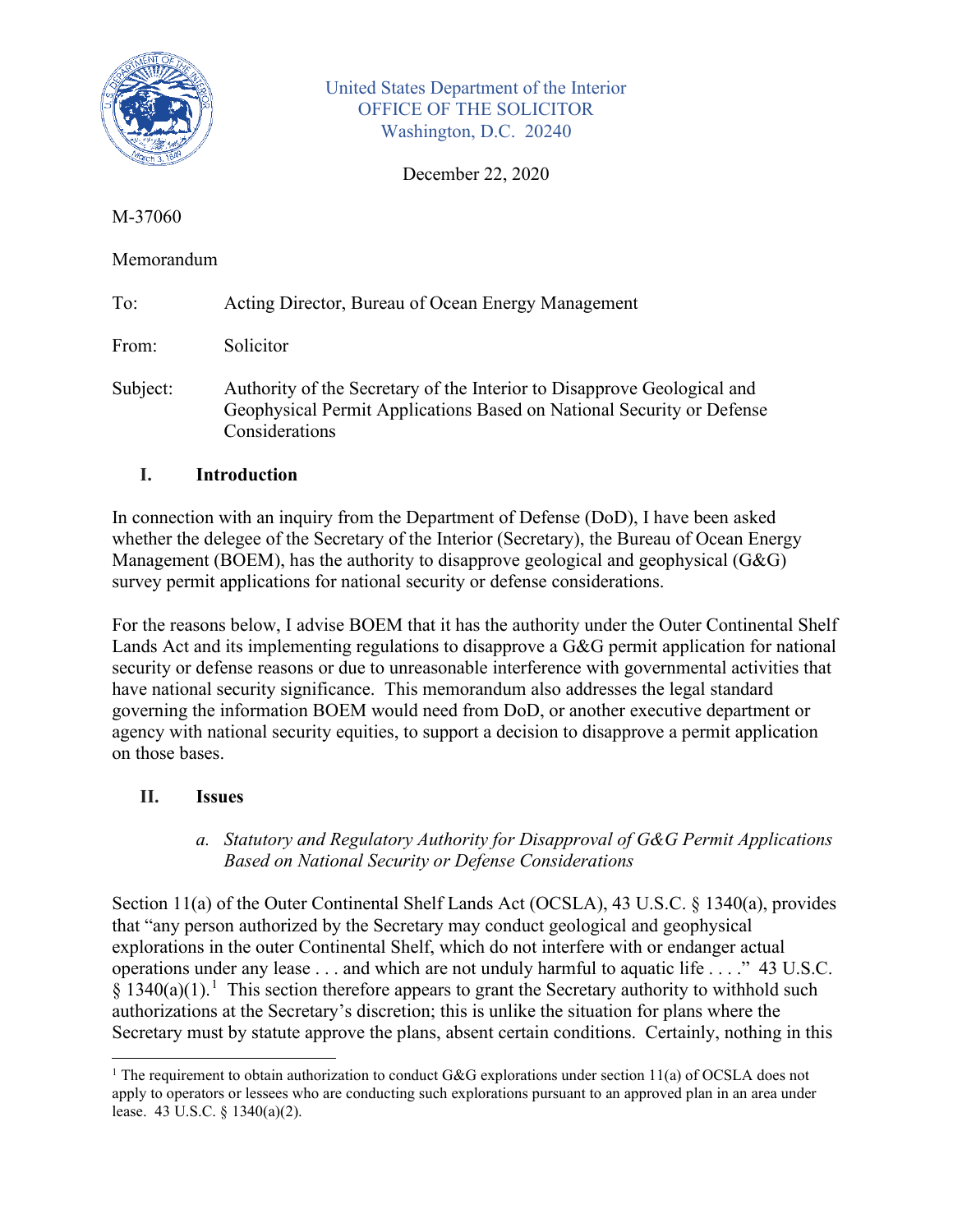or any other provision of OCSLA conveys a right to such an authorization, nor mandates approval of applications that meet statutory standards, as is the case with exploration plans. *Cf.* 43 U.S.C. § 1340(c)(l) (Exploration plans pursuant to oil and gas leases "shall be approved by the Secretary if he finds that such plan is consistent with the provisions of this subchapter . . . .").

Section  $11(g)$  of OCSLA, 43 U.S.C. § 1340 $(g)$ , requires that the Secretary make three findings prior to issuing a permit that, "in accordance with regulations issued by the Secretary," (1) the permit applicant is qualified; (2) the permitted exploration will not interfere with operations conducted under a lease; and (3) "such exploration will not be unduly harmful to aquatic life in the area, result in pollution, create hazardous or unsafe conditions, *unreasonably interfere with other uses of the area*, or disturb any site, structure, or object of historical or archeological significance." *Id.* (emphasis added). "Other uses of the area" may include uses by DoD or another executive department or agency with national security equities. Therefore, under this provision, the Secretary may not issue a G&G permit if he determines that the activities to be authorized might unreasonably interfere with other governmental uses of the area, including where such interference would raise national security concerns on the outer continental shelf. Therefore, the express language in OCSLA allows the Secretary to disapprove a G&G permit application under consideration at his or her discretion, but prohibits the Secretary from approving a G&G permit application that might unreasonably interfere with other governmental uses of the area, including where such interference would raise national security concerns.

While section  $11(g)$  of OCSLA does not list national security or defense implications as obstacles to permit issuance, OCSLA expressly addresses national security and defense in the context of cancellation of permits and leases. Section  $5(a)(2)(A)(i)$  of OCSLA authorizes the Secretary to cancel a permit if the Secretary determines that continued activity pursuant to the permit "*would probably cause serious harm or damage* . . . *to the national security or defense* . . . ." 43 U.S.C. § 1334(a)([2](#page-1-0))(A)(i) (emphasis added).<sup>2</sup> Since OCSLA authorizes the Secretary to cancel a permit to protect national security or defense, I conclude that he may also consider national security or defense in deciding whether to issue a permit in the first instance when those considerations are evident before permit issuance. This is particularly true given that permit issuance is not mandatory, but is discretionary.

<span id="page-1-0"></span><sup>&</sup>lt;sup>2</sup> This statutory phrase is not defined in OCSLA or in the regulations. As will be discussed further below, in implementing this statutory provision, the regulations provide that BOEM may temporarily stop exploration under a permit if the Regional Director determines that the "[a]ctivities pose a threat of serious, irreparable, or immediate harm." 30 C.F.R. § 551.9(a)(1). Under those regulations, this type of harm includes "damage to life (including fish and other aquatic life), property, any mineral deposit (in areas leased or not leased), to the marine, coastal, or human environment, or to an archaeological resource; . . . ." *Id.* This regulation further provides that the Regional Director may stop exploration if he or she determines that "[s]topping the activities is in the interest of National security or defense." *Id.* at § 551.9(a)(3). Based on both the statute and the regulations, national security is an equally valid reason to temporarily stop exploration activities as a serious harm to life and the environment. This regulation's inclusion of consideration of the interest of national security or defense as a basis for temporarily stopping exploration activities is undoubtedly an outgrowth of the Secretary's authority granted in section 5 of OCSLA to cancel a permit if the continued activity would probably cause serious harm or damage to the national security or defense. *See* 43 U.S.C. § 1334(a)(2)(A)(i). In practice, DoD will need to make a persuasive recommendation to BOEM, and BOEM would then review that recommendation and make a final determination or adopt the DoD recommendation, as appropriate. BOEM should include as much unclassified or non-protected information as possible supporting their decision in the administrative record or decision file.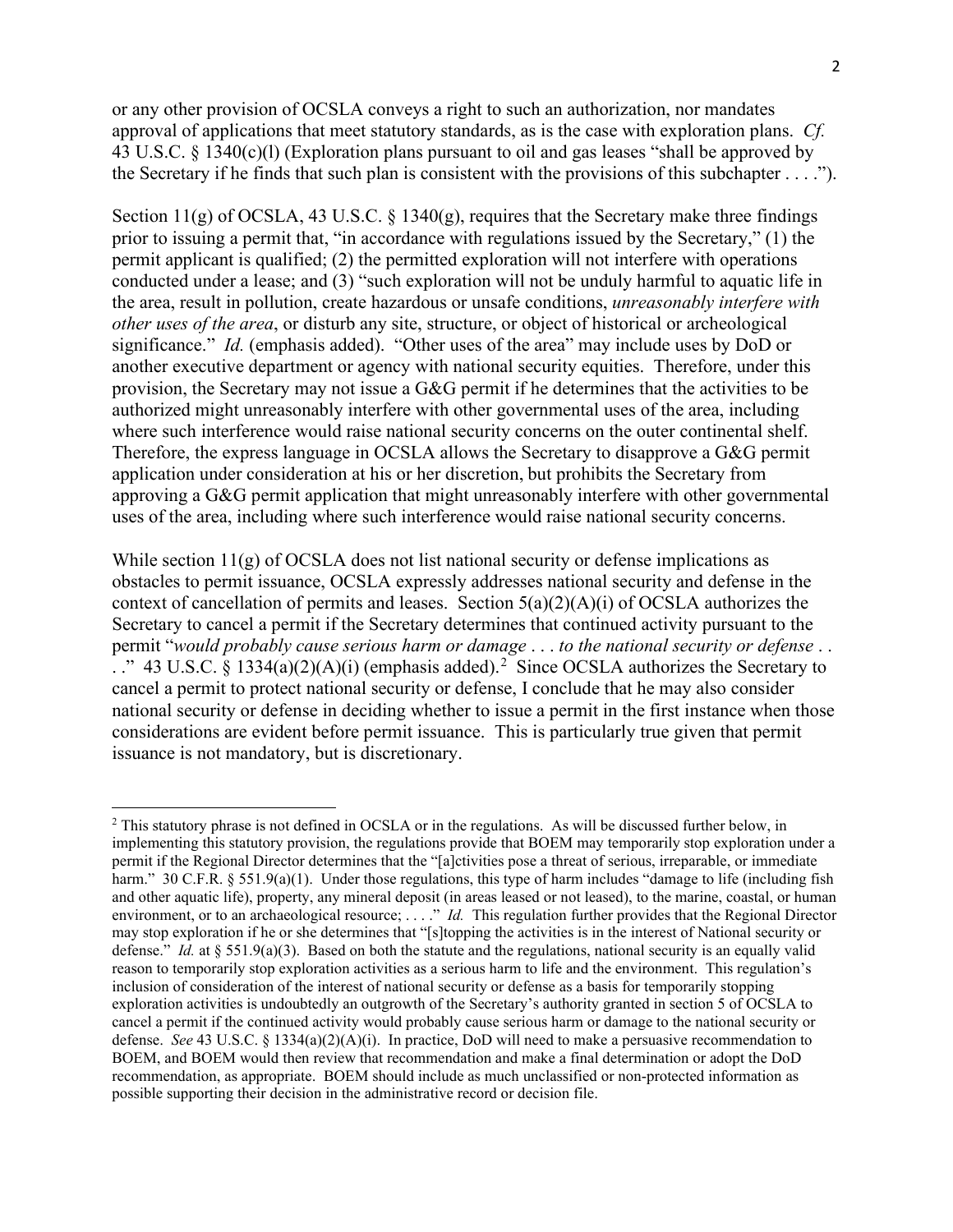The Department's implementing regulations at 30 C.F.R. Part 551 (Part 551 regulations) provide for disapproval of permit applications and state broadly that the BOEM Regional Director "will state the reasons for the denial and will advise [the applicant] of the changes needed to obtain approval." *See* 30 C.F.R. § 551.5(b). The Part 551 regulations do not specify any particular criteria for disapprovals. They require the permit applicant to submit a signed Form BOEM-0327, *id.* § 551.5(a), and that form states that the applicant must not "unreasonably interfere with or harm other uses of the area (including submarine cables)," Form BOEM-0327. As mentioned above with respect to the similar statutory language, this could include unreasonably interfering with military uses or harming other uses of the area. Read together, these regulatory provisions and the requirements on the form constrain the Regional Director from approving a permit application, if a permit would unreasonably interfere with current military uses of the area.

The Part 551 regulations also set out additional permittee obligations, requiring permittees not to:

(1) Interfere with or endanger operations under any lease, right-of-way, easement, rightof-use, Notice, or permit issued or maintained under the Act;

(2) Cause harm or damage to life (including fish and other aquatic life), property, or to the marine, coastal, or human environment;

(3) Cause harm or damage to any mineral resource (in areas leased or not leased);

(4) Cause pollution;

(5) Disturb archaeological resources;

(6) Create hazardous or unsafe conditions; or

(7) Unreasonably interfere with or cause harm to other uses of the area.

30 C.F.R. § 551.6(a). Although these requirements pertain to permits that have already been issued, I conclude that the disapproval of a permit application that would cause unreasonable interference with governmental uses of the area would also be reasonable based on these requirements.

As discussed in footnote 2 above, the Part 551 regulations also provide authority for BOEM to temporarily stop exploration activities under a permit when the Regional Director determines that "[s] topping the activities is in the interest of National security or defense."<sup>[3](#page-2-0)</sup> 30 C.F.R. § 551.9(a)(3). While 30 C.F.R. § 551.9 applies to temporarily stopping activities under permits that have already been issued, it would be reasonable for the Secretary to also disapprove a G&G permit application under 30 C.F.R. § 551.5(b) based on current national security or defense interests. Certainly, BOEM is not required to issue a G&G permit when the grounds for stopping activities are evident even before permit approval.

In combination, the statutory requirements in section  $11(g)$  of OCSLA, the permit cancellation authority in section 5 of OCSLA, as well as the broadly written disapproval provision in the Part 551 regulations, provide a legally sufficient and rational basis for the Secretary to disapprove a G&G permit application on national security or defense grounds, if necessary.

<span id="page-2-0"></span><sup>&</sup>lt;sup>3</sup> Note that the standards for cancellation and temporary suspension are different. A permit may be canceled in the event the proposed activity "would *probably cause serious harm or damage* . . . to the national security or defense." 43 U.S.C. § 1334(a)(2)(A)(i) (emphasis added). A permit may be temporarily suspended, however, where the BOEM Regional Director determines "stopping the activities *is in the interest of* National security or defense." 30 C.F.R. § 551.9(a)(3) (emphasis added).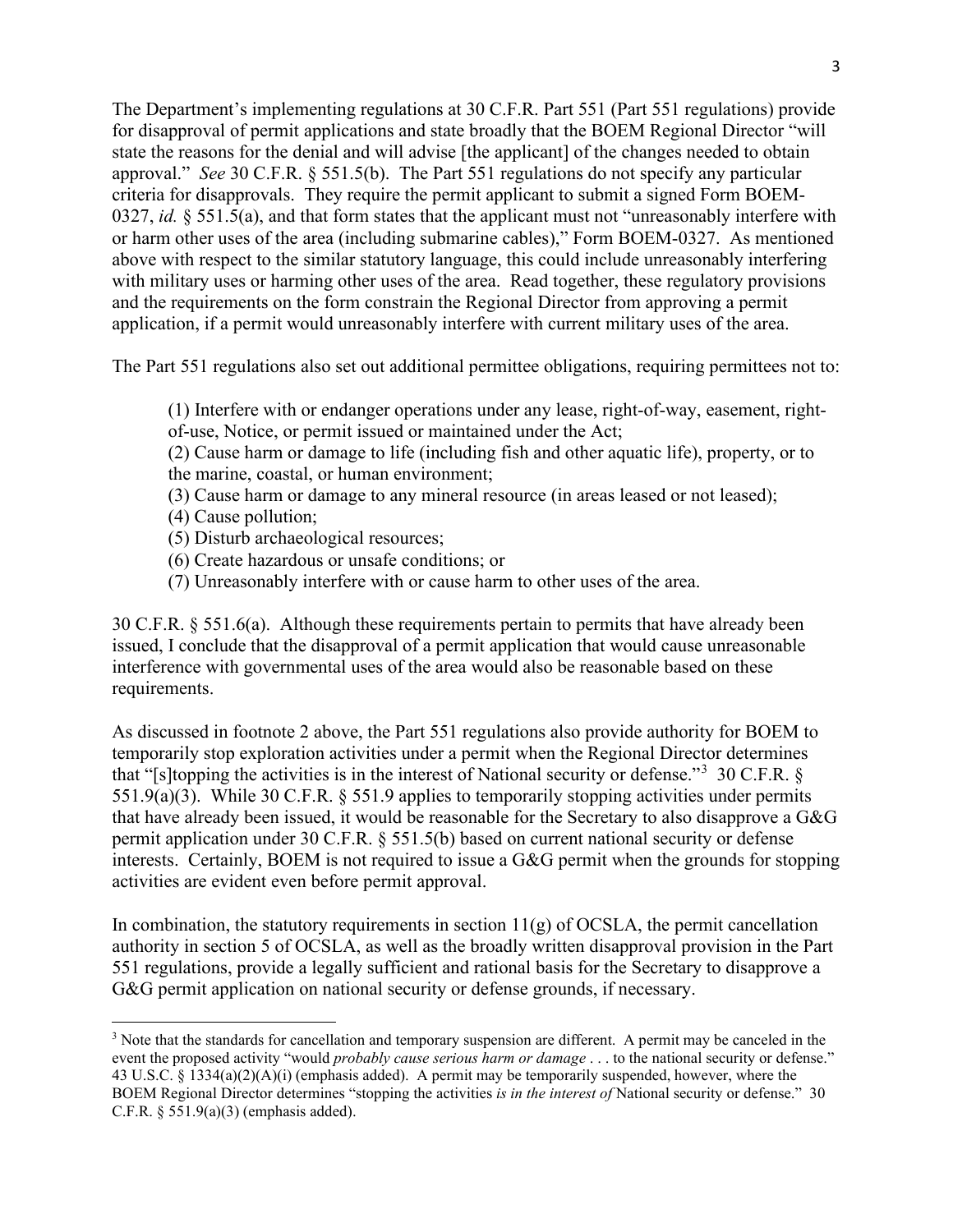#### *b. Basis for Determination that Approval of G&G Permit Application Presents a Risk to National Security or Defense Interests*

BOEM's disapproval of a G&G permit application is within its broad discretion but remains subject to review under the Administrative Procedure Act (APA). [4](#page-3-0) *See* 5 U.S.C. § 706. A court will not vacate an agency's decision under the APA's arbitrary and capricious standard unless the agency "relied on factors which Congress ha[d] not intended it to consider, entirely failed to consider an important aspect of the problem, offered an explanation for its decision that runs counter to the evidence before the agency, or is so implausible that it could not be ascribed to a difference in view or the product of agency expertise." *Motor Vehicle Mfrs. Ass'n of U.S., Inc. v. State Farm Mut. Auto. Ins. Co.*, 463 U.S. 29, 43 (1983). Thus, if another executive department or agency with national security equities asks BOEM to disapprove a G&G permit application based on national security or defense grounds, the request would need to be supported by information sufficient to demonstrate that the application, if approved, presents an actual risk to national security or defense.

What constitutes interference with "national security" or "national defense" is a fact-specific determination that must relate to the protection of a legitimate interest and the perceived risk to that interest must be grounded in fact and not speculation. Courts typically presume that the government's national security concerns are legitimate, and focus their analysis instead on weighing the asserted private interest against the government's interest in protecting national security.<sup>[5](#page-3-1)</sup> Accordingly, they tend to focus on whether the government's chosen action (here a permit denial) is permissible in light of a balancing of interests. Sometimes, though, courts do look at whether a particular action constitutes "interference" with national security or defense interests. For example, in *United States v. Platte*, the Tenth Circuit analyzed whether the defendants' protest at a nuclear missile site was sufficient interference to support a conviction under 18 U.S.C. § 2155, which prohibits intentional interference with national security and/or national defense. 401 F.3d 1176, 1179 (10th Cir. 2005). There the court noted that "national

<span id="page-3-0"></span><sup>&</sup>lt;sup>4</sup> As the appellate review body that exercises the delegated authority of the Secretary of the Interior to issue final decisions for the Department of the Interior, the Interior Board of Land Appeals (IBLA) possesses *de novo* review authority. The appropriate standard of review at the IBLA for a decision disapproving a G&G permit application on national security grounds would be preponderance of the evidence. Thus, if an appellant were to challenge BOEM's disapproval of a G&G permit application, the burden would be on the appellant to show, by a preponderance of the evidence that the agency erred. *See, e.g.*, *Taylor Energy Co. LLC*, 193 IBLA 283 (2018). In the *Taylor* case, the Board was reviewing a decision by the Bureau of Safety and Environmental Enforcement (BSEE) and stated that "[a]n appellant challenging such a discretionary decision must show, by a preponderance of the evidence, that the decision is based on an error of law, a material error of fact, or that the decision-maker failed to give due consideration to all relevant factors and act on the basis of a rational connection between the facts found and the choice made. A mere difference of opinion regarding proper management of offshore lands and resources does not show error or otherwise justify reversing a BSEE decision." *Id*. at 283.

<span id="page-3-1"></span><sup>5</sup> *See, e.g.*, *Dep't of Navy v. Egan*, 484 U.S. 518, 530 (1988) ("[C]ourts traditionally have been reluctant to intrude upon the authority of the Executive in . . . national security affairs.") (citations omitted). However, it is worth noting that courts sometimes prioritize certain national security concerns over others. *See, e.g.*, *Holder v. Humanitarian Law Project*, 561 U.S. 1, 29 (2010) (terrorism is a particularly important national security interest); *United States v. U.S. Dist. Ct. for E. Dist. of Mich., S. Div.*, 407 U.S. 297, 321-22 (1972) ("domestic" national security is separate from national security "with respect to activities of foreign powers or their agents").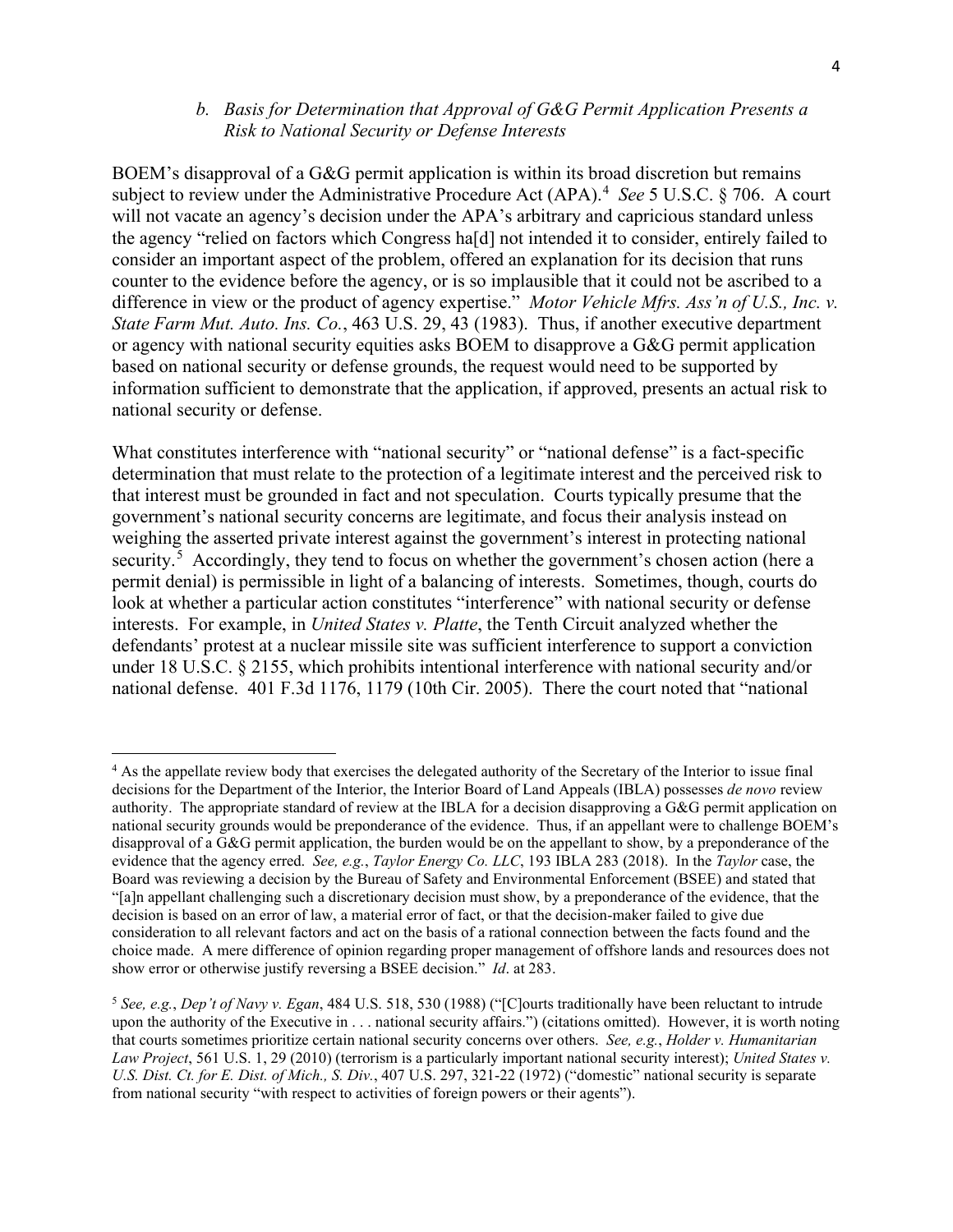defense" is a broad term, which includes "activities of national preparedness,"<sup>[6](#page-4-0)</sup> and analyzed various military court decisions interpreting the statute, all of which agreed that even small "inconveniences" could be considered interference with national defense, even when the burden on defense is small (*i.e.*, a delay in military readiness of 15 minutes). *Id.* at 1183. Therefore, in deciding to deny a permit application based on national security/defense considerations, BOEM must articulate a reasonable factual basis to support its conclusion. If such a minor inconvenience can survive the scrutiny of a criminal court, it is likely that BOEM would be able to provide a sufficient factual basis for a finding of interference to survive a court challenge.<sup>[7](#page-4-1)</sup>

As previously stated, "[i]f BOEM disapproves [an] application for a permit, the [BOEM] Regional Director will state the reasons for the denial and will advise [on] the changes needed to obtain approval." 30 C.F.R. § 551.5(b). Therefore, in order for BOEM to disapprove a G&G permit application in accordance with 30 C.F.R. § 551.5(b) on national security/defense grounds, DoD or any other executive department or agency with national security equities would also need to assist BOEM in identifying any changes that the permit applicant might be able to make to reduce the risk to national security or defense and obtain permit approval. If there are such changes that the permit applicant could make to reduce the risk to national security or defense, BOEM must so inform the applicant when disapproving the application. If there are no changes that the permit applicant could make to reduce the risk to national security or defense, BOEM must so inform the applicant when disapproving the application, supported by information sufficient to demonstrate that the application presents a risk to national security or defense, so long as that information is unclassified and otherwise releasable.

There could be instances where the information supporting the application denial cannot be shared with the applicant due to national security or defense concerns. In the event an applicant challenges a permit denial, the information that the requesting agency provides to BOEM must —at a minimum—be made available for *in camera* review by the IBLA (*see* 43 C.F.R. § 4.1034) or a federal district court. Failure to provide information that can be available for *in camera* review would frustrate review of the action by the IBLA or federal district court and could result in the decision being found to be arbitrary and capricious. *See Deaton, Inc. v. Interstate Com. Comm'n*, 693 F.2d 128, 131 (11th Cir. 1982) ("[T]o survive judicial review under the arbitrary and capricious standard, an agency must explain the rationale for its decision.") (citations omitted). An agency action will likely not be upheld where inadequacy of explanation, or lack thereof, frustrates review. *See Nat'l Nutritional Foods Ass'n v. Weinberger*, 512 F.2d 688, 694 (2d Cir. 1975), *cert. denied sub nom*. *Nat'l Nutritional Foods Ass'n v. Mathews*, 423 U.S. 827.

If the information supporting application denial is classified (*i.e.*, Confidential, Secret, Top Secret, Top Secret-Sensitive Compartmented Information), then the Department of the Interior will need to ensure that: the agency controlling the information will authorize the use of that information in litigation or in an administrative proceeding; all necessary approvals and

<span id="page-4-0"></span><sup>6</sup> *See id.* at 1181 (quoting *Gorin v. United States*, 312 U.S. 19, 28 (1941)). The court held that, even though the defendants never intended to actually disable a missile, the fact that their actions interfered with Air Force training exercises and might have prevented, even for a short time, the Air Force's willingness to fire a missile at the site, they constituted sufficient "interference" with national defense to warrant conviction*. Id.* at 1183.

<span id="page-4-1"></span> $7$  We stress, again, that defensibility is fact-specific, and we always recommend contacting the Solicitor's Office with any questions about the legal risks of particular actions.